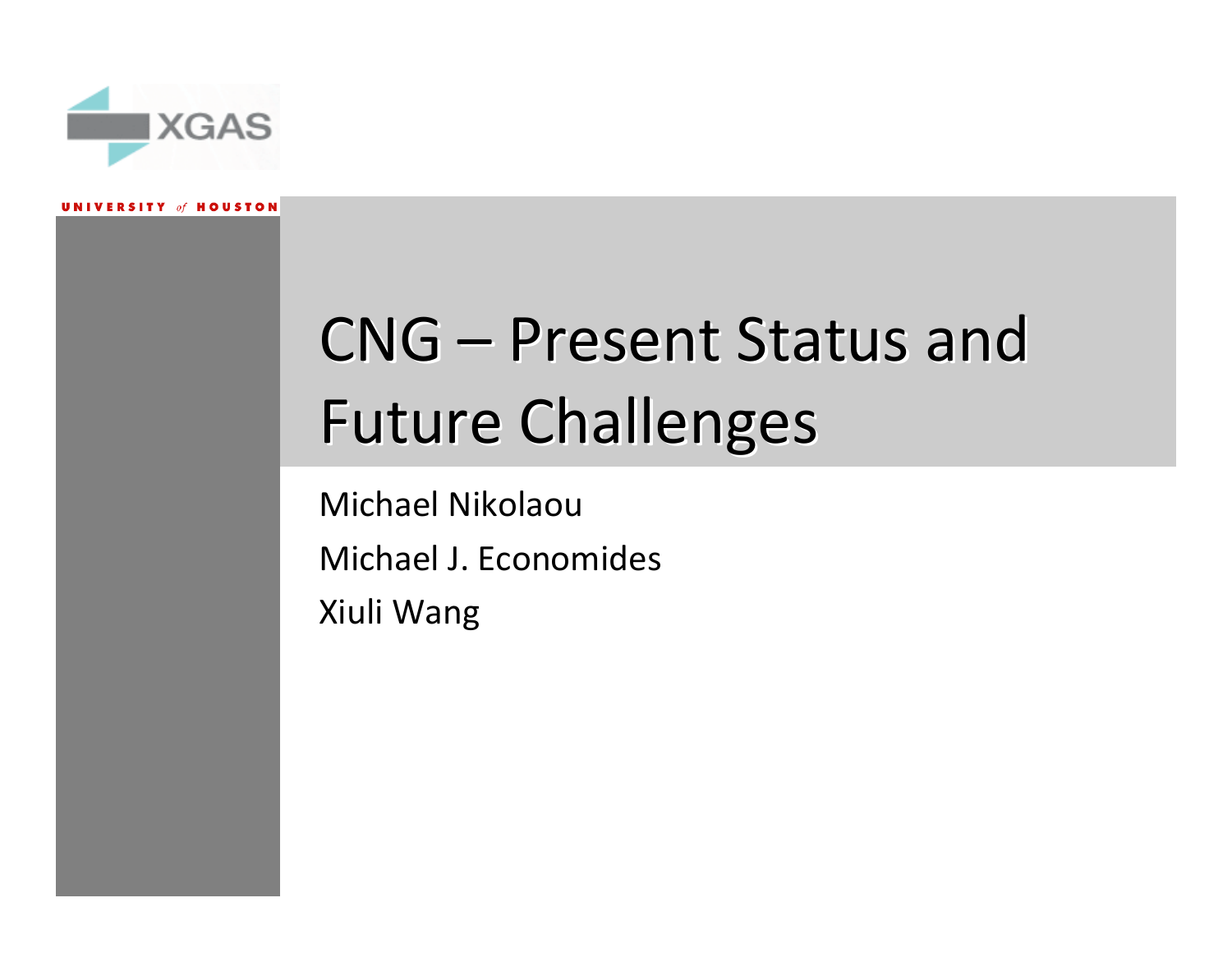

SA.

**CNG**

### **Natural Gas Transportation**

- Current
	- –70% via pipeline
	- –30% as LNG
- Economics



**CNG Transport: Transport: CAPEX**

**optimization optimization**

**CNG Vessels Vessels**

**Case Studies Studies**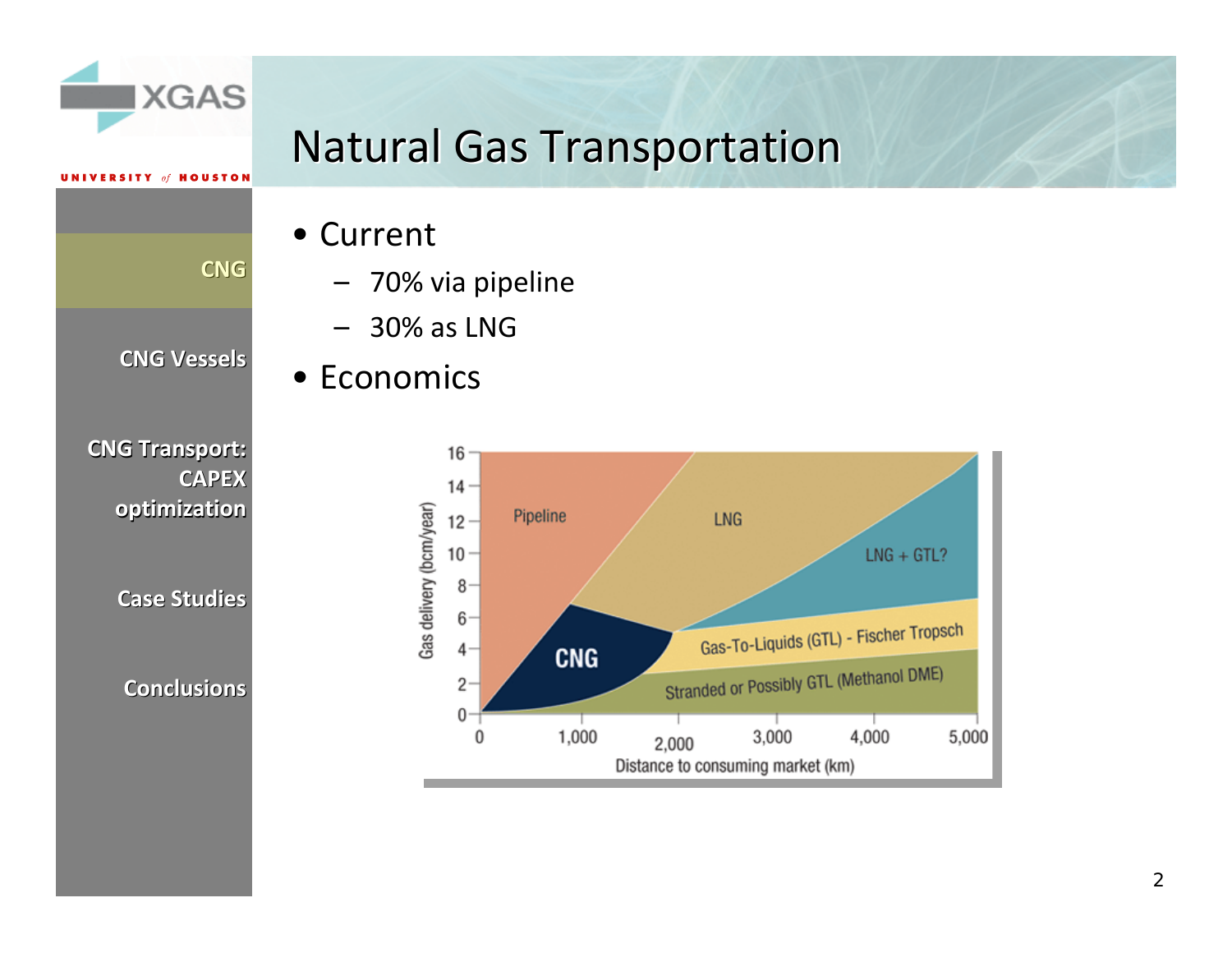

*Source: International Energy Agency*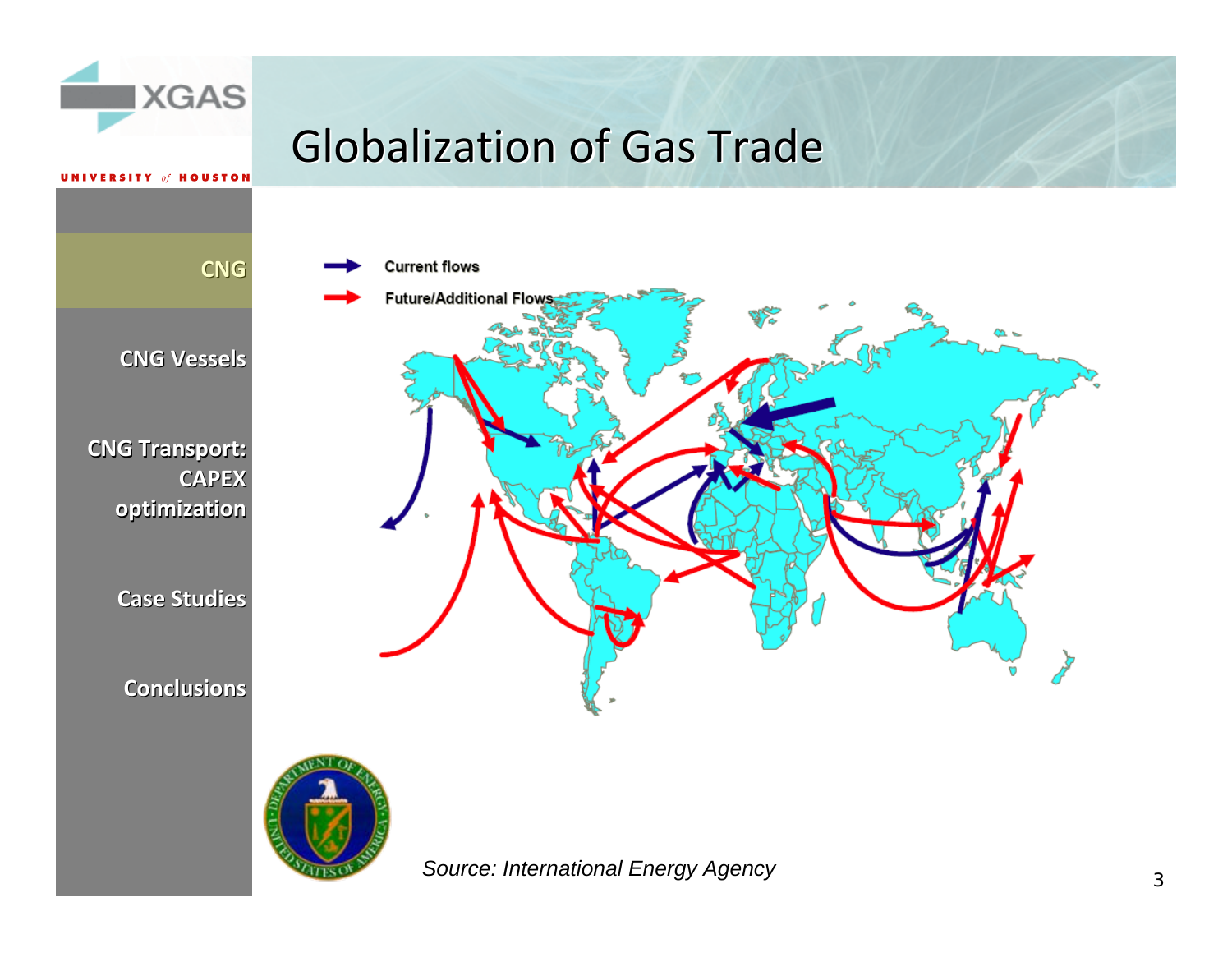

### Potential CNG Markets

**CNG**

**HOUSTON** 

**CNG Vessels Vessels**

**CNG Transport: Transport: CAPEX optimization optimization**

**Case Studies Studies**

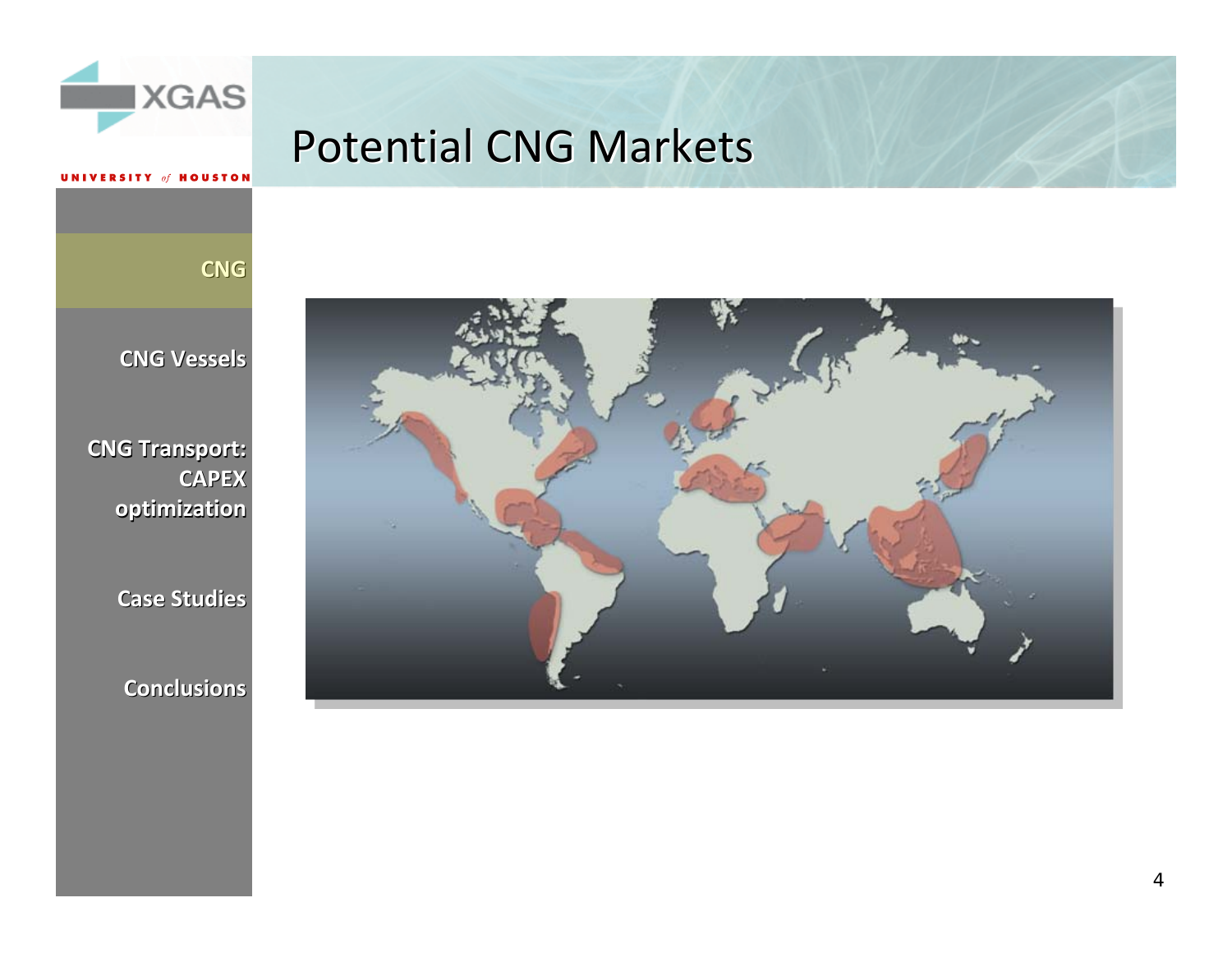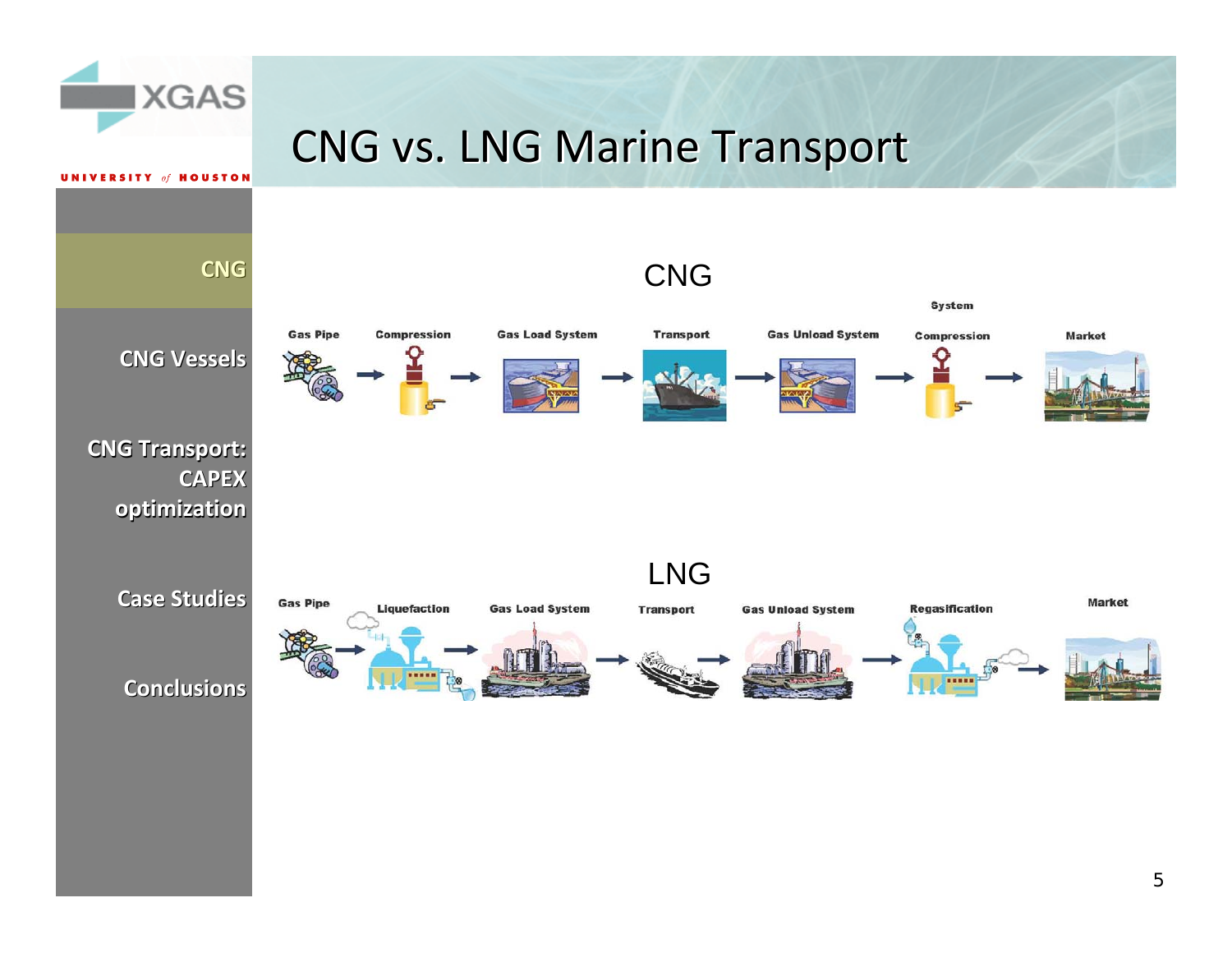

*Openings*

**CNG**

## Loading and Offloading Terminals for LNG and CNG

LNG



CNG



At Source

**Case Studies Studies**

**optimization optimization**

**CNG Vessels Vessels**

**CNG Transport: Transport:**

**CAPEX**

**Conclusions Conclusions**



At Destination

### Source: http://www.xgas.us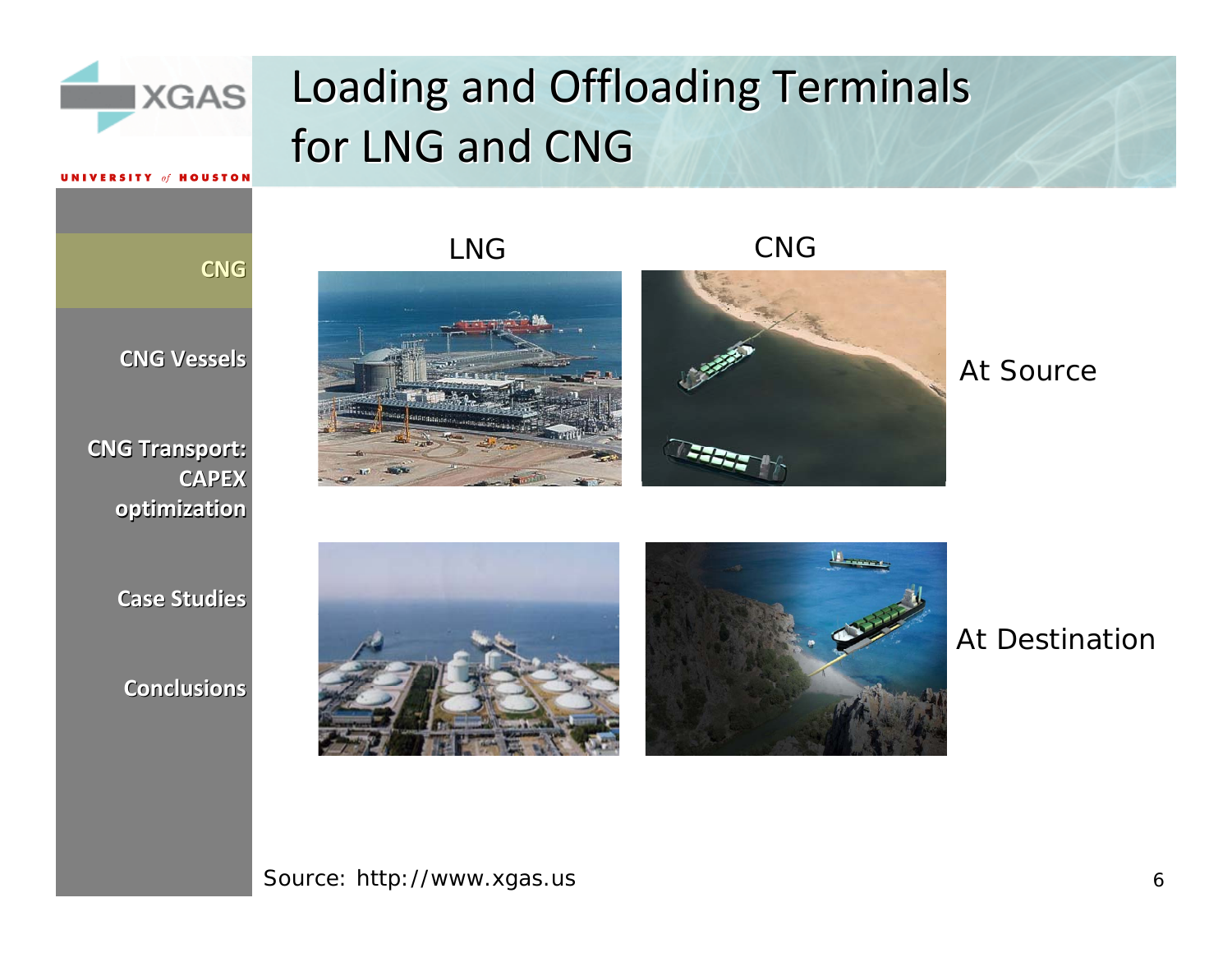

**OUSTON** 

CNG vs. LNG

| <b>CNG</b>                                            |                   | <b>CNG</b>                                                 | <b>LNG</b>                                          |
|-------------------------------------------------------|-------------------|------------------------------------------------------------|-----------------------------------------------------|
| <b>CNG Vessels</b>                                    | <b>Processing</b> | Compressed gas <1:300<br>(Possibly chilled)                | $gas \rightarrow liquid \rightarrow gas$<br>(1:600) |
| <b>CNG Transport:</b><br><b>CAPEX</b><br>optimization | <b>Loading</b>    | Dehydrate, compress                                        | Treat, liquefy, store                               |
| <b>Case Studies</b>                                   | <b>Terminals</b>  | Jetty or buoy                                              | Jetty or regas offshore                             |
| <b>Conclusions</b>                                    | <b>Ships</b>      | Simple - like bulk-<br>carrier                             | Sophisticated, efficient                            |
|                                                       | <b>Receiving</b>  | Decompress $(8 \text{ heat})$ –<br>utilize energy released | Store, regasify                                     |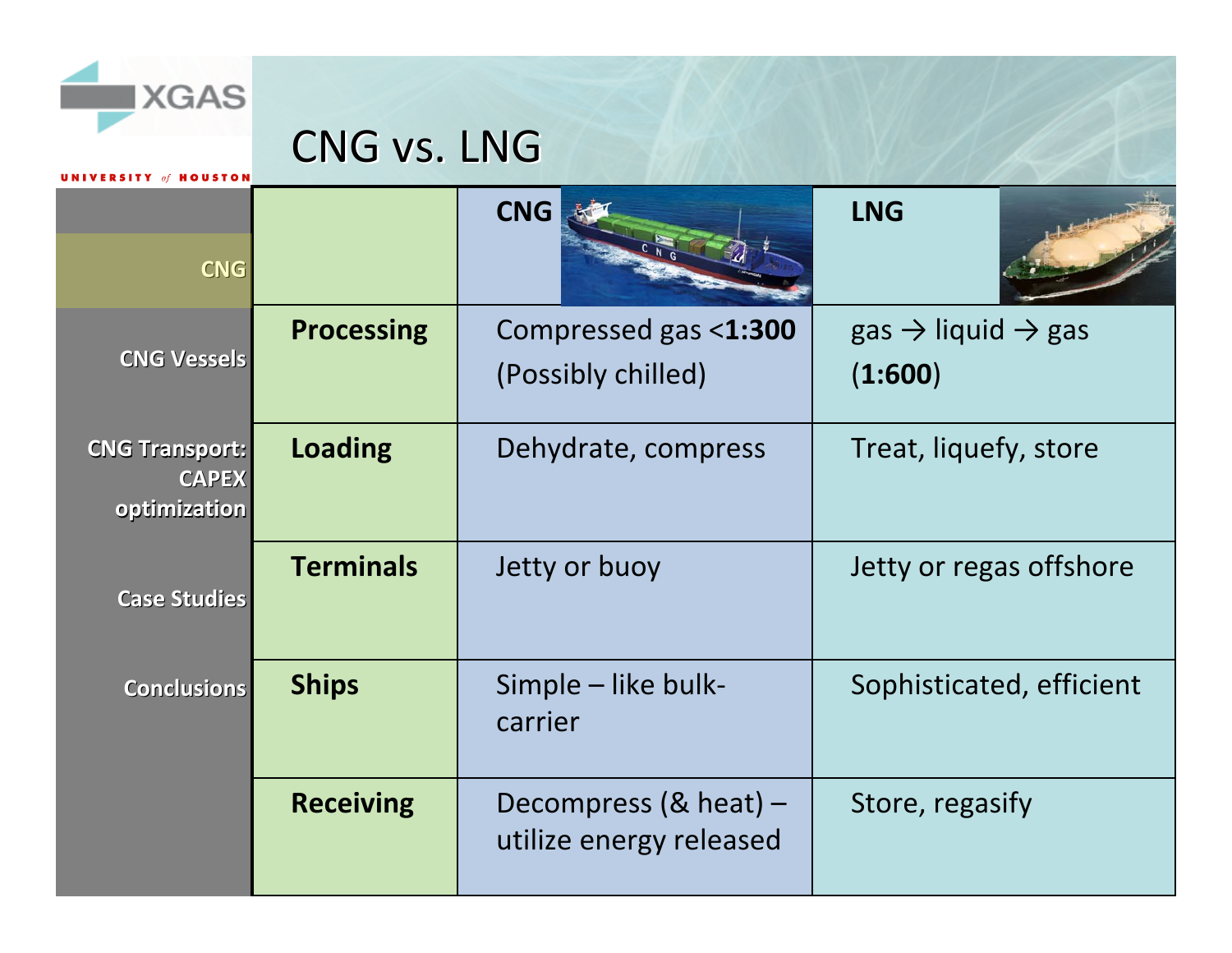

### Marine CNG History



Source: companies' web sites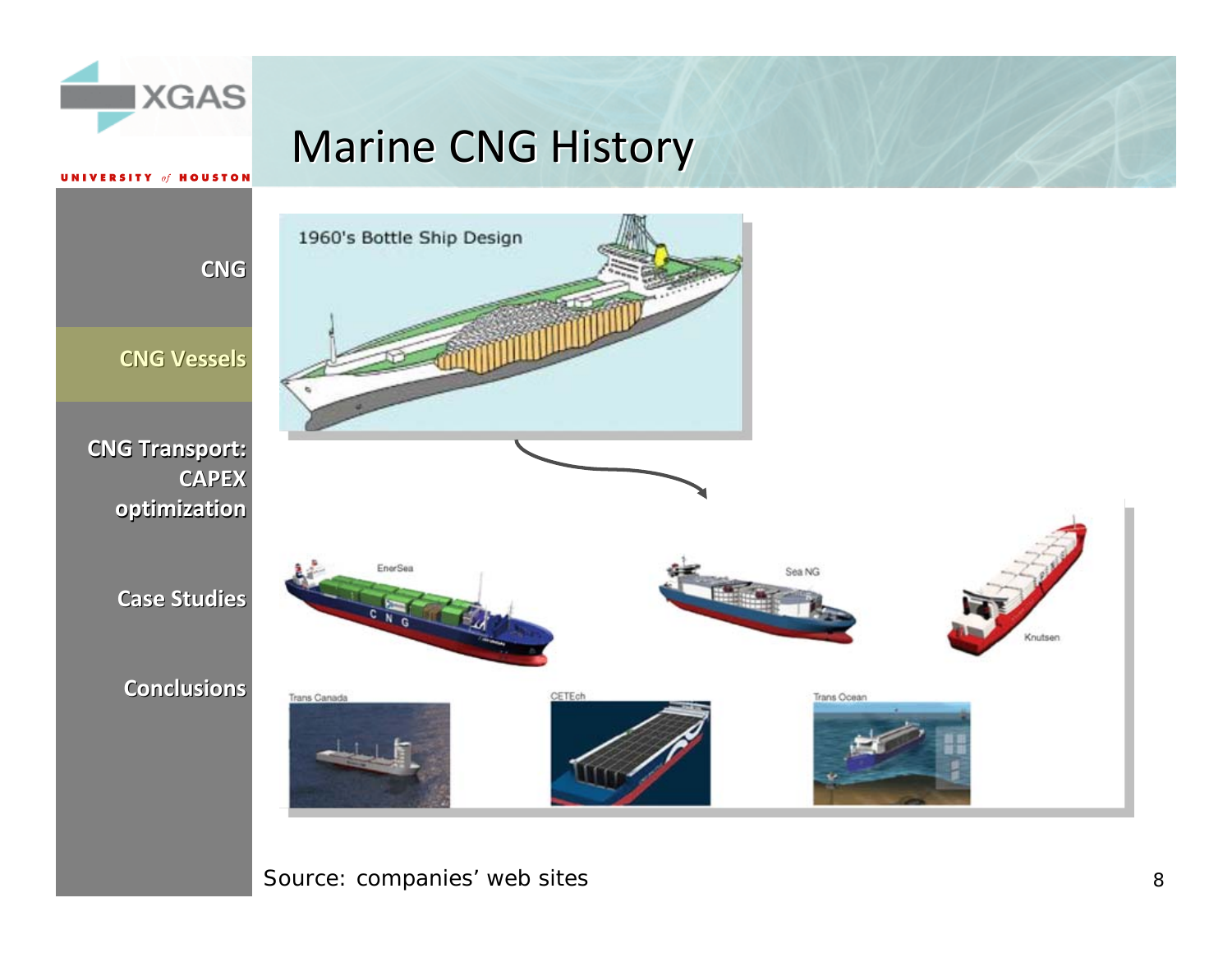

## ABS, DNV Approval

**CNG**

*Of* HOUSTO

**CNG Vessels Vessels**

**CNG Transport: Transport: CAPEX optimization optimization**

**Case Studies Studies**

- EnerSea (steel, vertical pipes, 130 bar, ‐29°C)
- SeaNG (Coselle 275 bar)
- •• Knutsen (steel, vertical pipes, 250 bar)
- CETech: (steel, horizontal pipes, 200‐250 bar)
- TransCanada (wrapped steel liner)
- Trans Ocean Gas (composite)

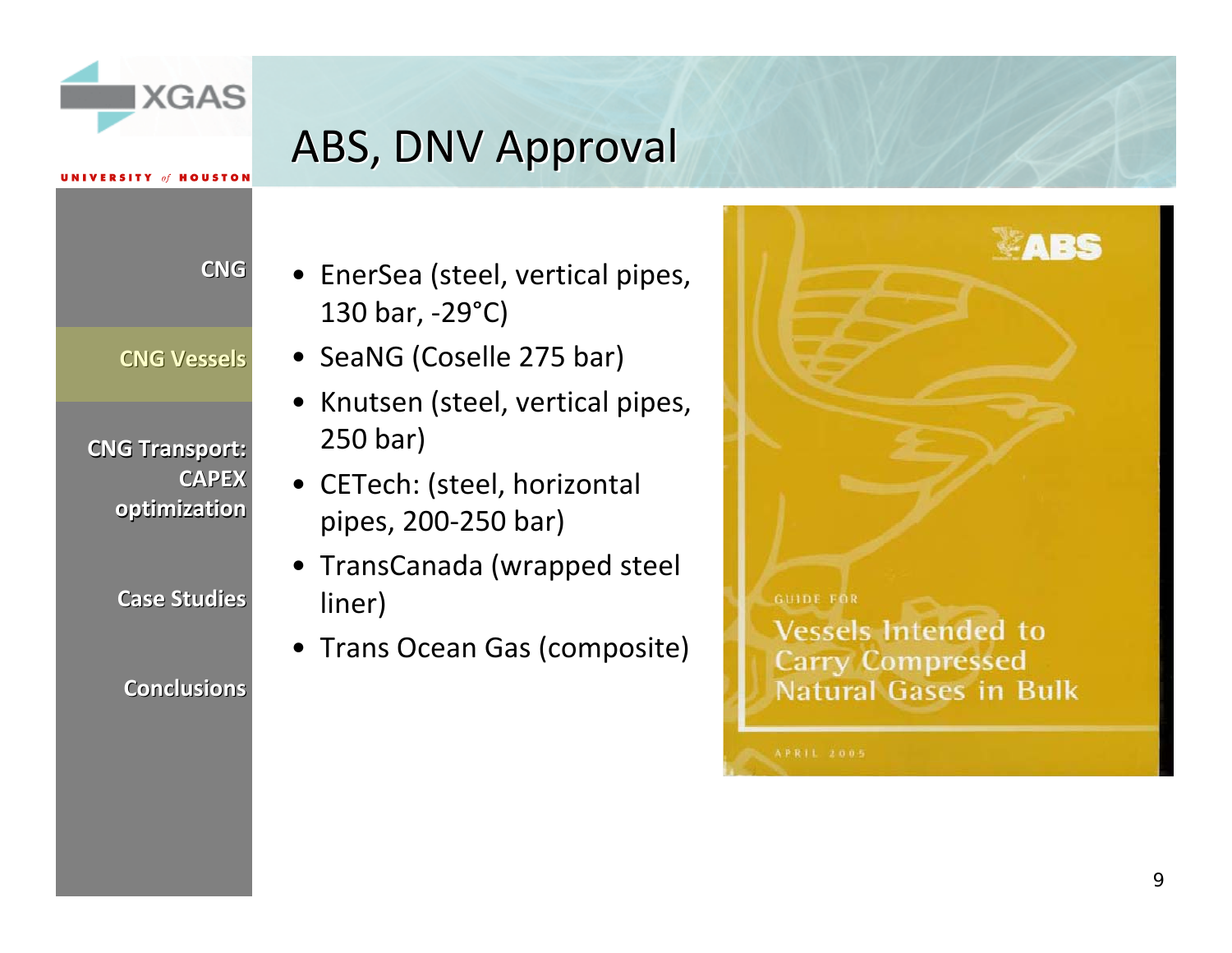### CNG Vessels Trivia

SA.

| NIVERSITY of HOUSTON                                  |                            |                                             |                                             |
|-------------------------------------------------------|----------------------------|---------------------------------------------|---------------------------------------------|
|                                                       |                            | <b>Articulated Tug</b><br><b>Barge</b>      | <b>Ship</b>                                 |
| <b>CNG</b>                                            |                            | <b>Ja trento</b>                            |                                             |
| <b>CNG Vessels</b>                                    |                            |                                             |                                             |
| <b>CNG Transport:</b><br><b>CAPEX</b><br>optimization | Volume                     | 0.7-2 MMcm<br>$(25-75$ MMscf)               | 8-29 MMcm<br>(300-1000 MMscf)               |
|                                                       | Loading unloading<br>rates | 0.3-2 MMcm/day<br>$(10-75$ MMscf/day)       | 2-14 MMcm/day<br>$(75-500$ MMscf/day)       |
| <b>Case Studies</b><br><b>Conclusions</b>             | <b>Distance</b>            | 100-1000 km<br>$(50-500$ nautical<br>miles) | 250-5000 km<br>(135-2700 nautical<br>miles) |
|                                                       | <b>Speed</b>               | $<$ 25 km/hr<br>$(<$ 14 knots)              | $<$ 33 km/hr<br>$(<$ 18 knots)              |
|                                                       | <b>Estimated cost</b>      | \$15-35 million                             | \$150-350 million                           |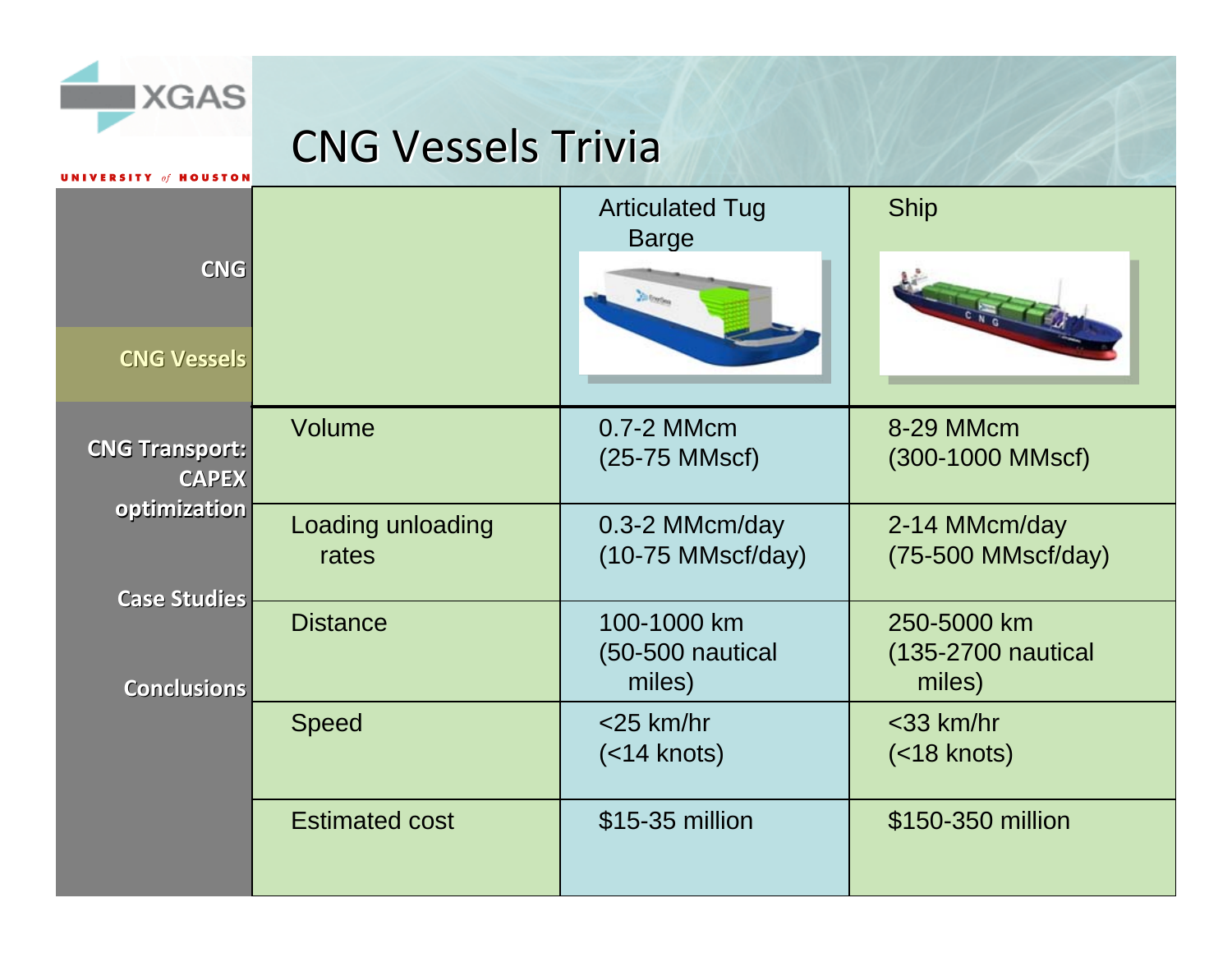

**CAPEX optimization optimization**

**Case Studies Studies**

**Conclusions Conclusions**



Source: SeaNG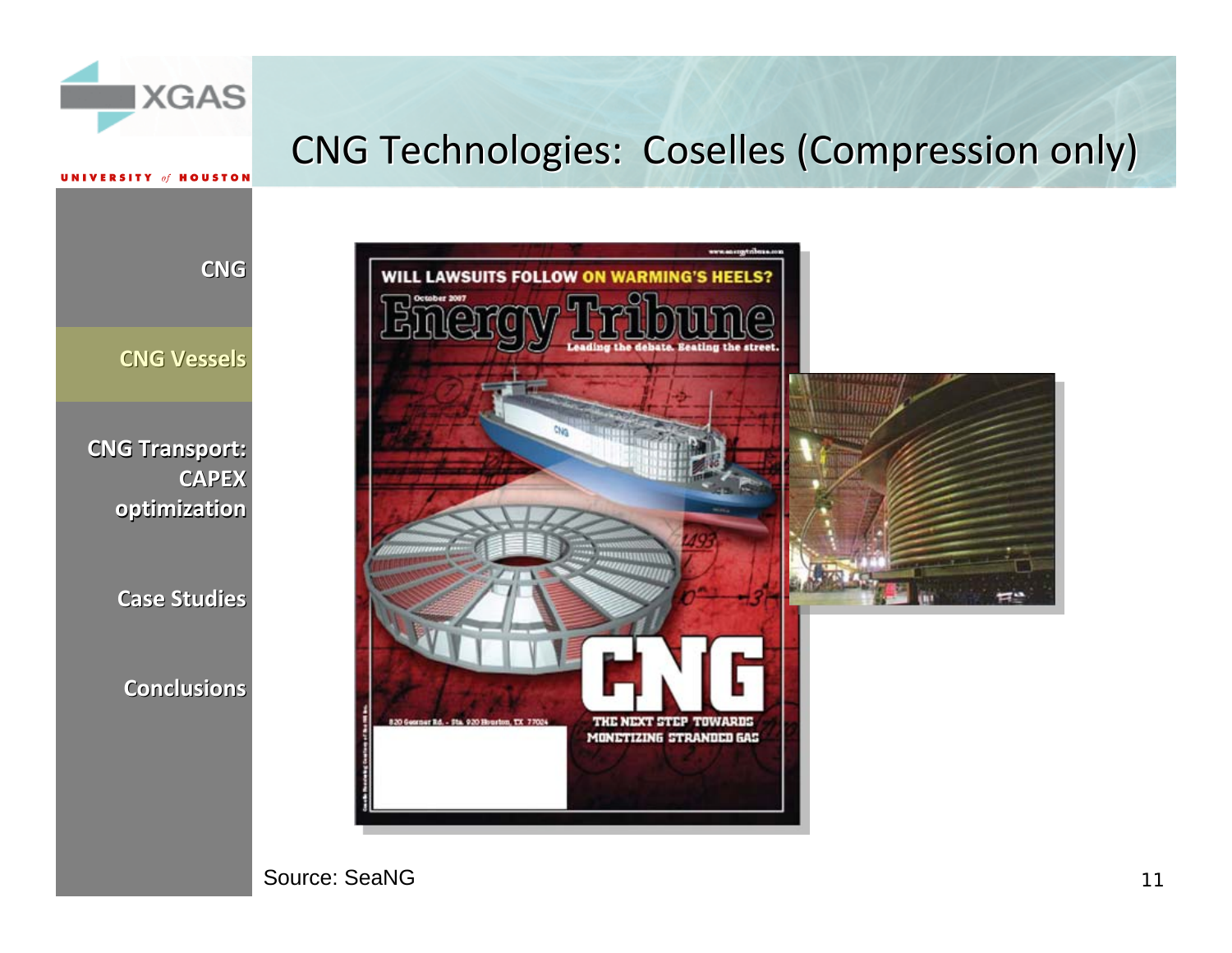





Source: EnerSea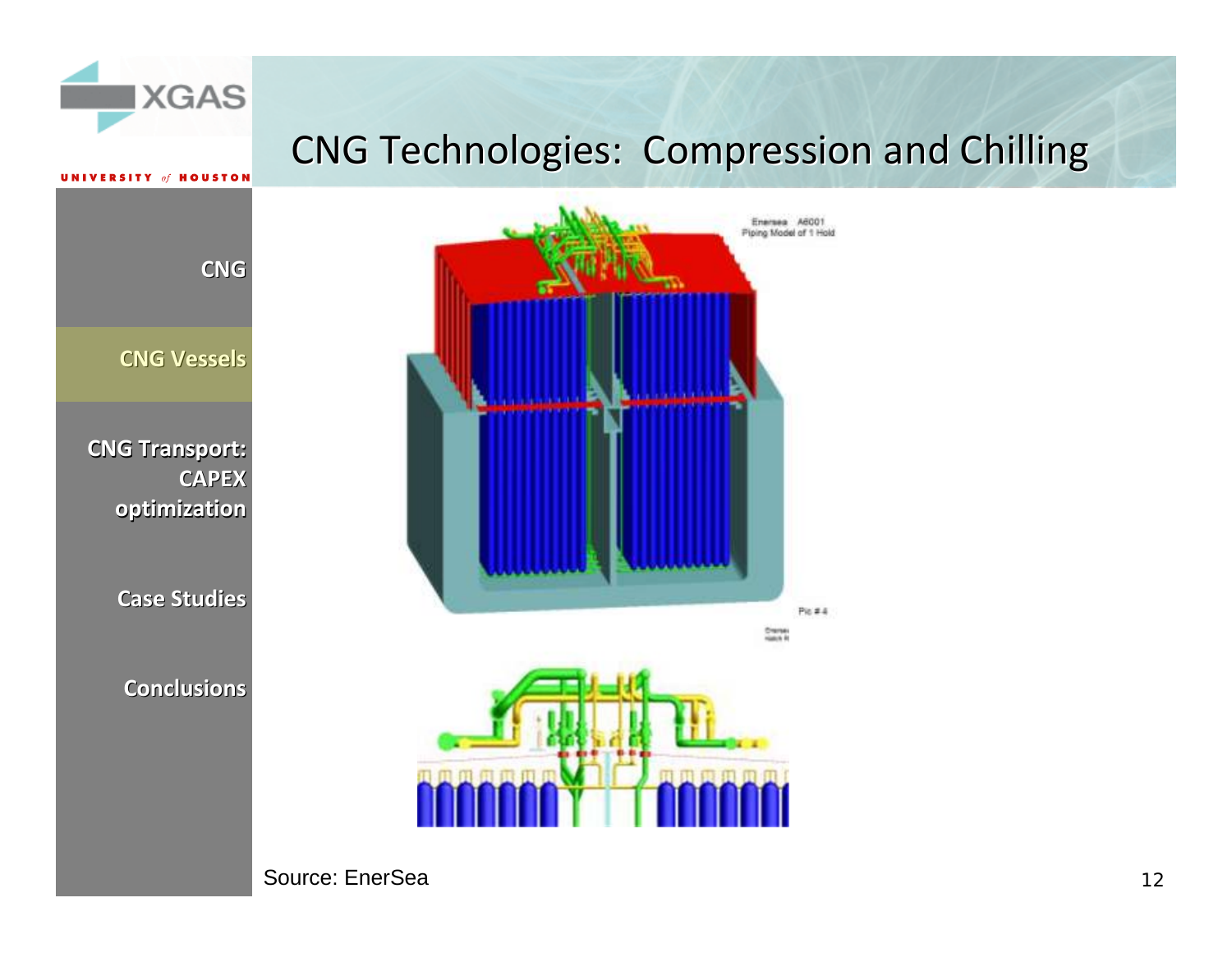### Why Compression and Chilling?



SA.

**HOUSTON** 

**CNG**

100

80

60

40

20

 $\mathbf 0$ 

 $-20$ 

 $\top$  (F)

**CNG Transport: Transport: CAPEX optimization optimization**

**Case Studies Studies**

**Conclusions Conclusions**





100



 $0.45$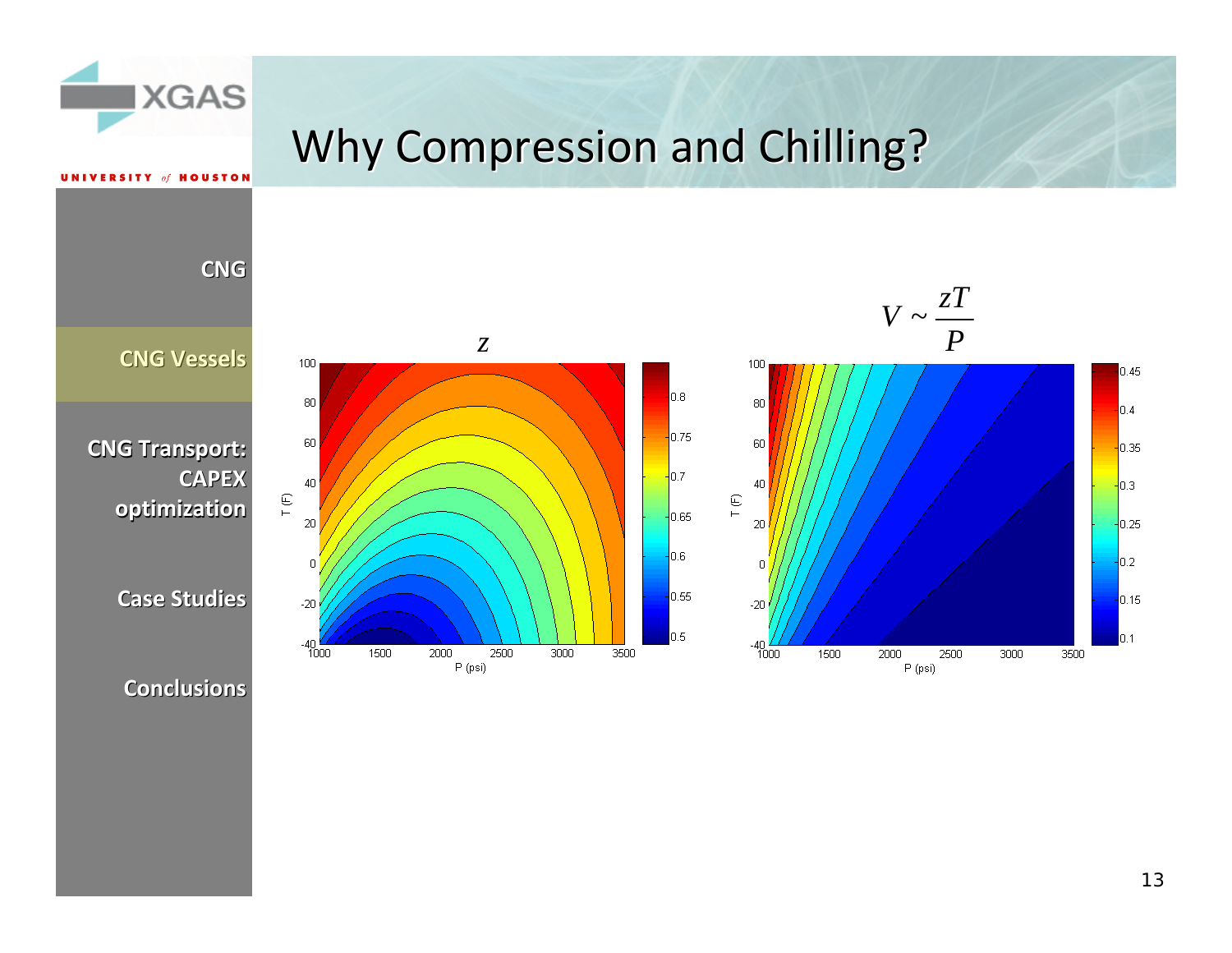

**IINIVEDSITY** 

## Loading and Offloading

**CNG**

 $of$  **HOUSTON** 

**CNG Vessels Vessels**

**CNG Transport: Transport: CAPEX optimization optimization**

**Case Studies Studies**

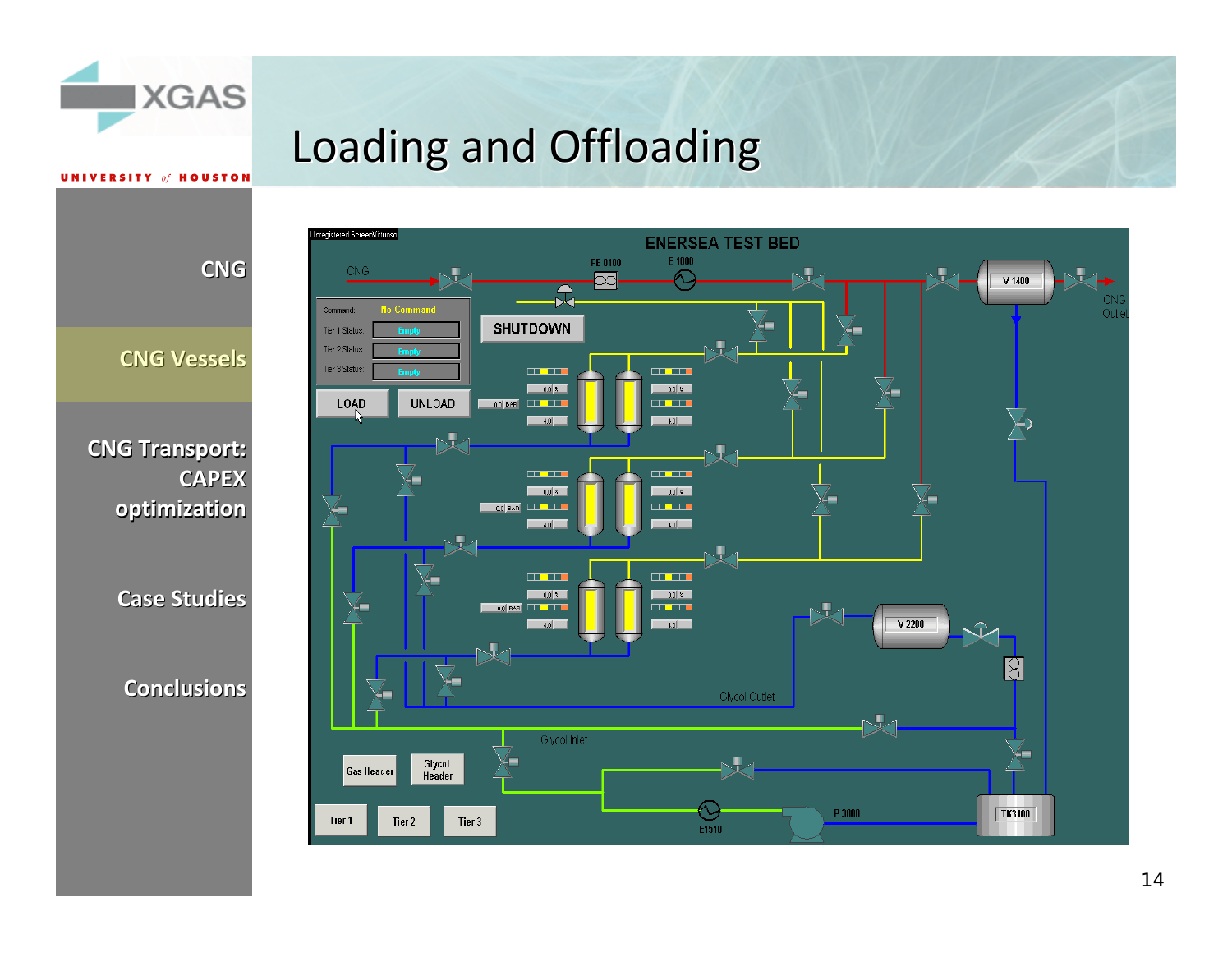

**CNG**

**CNG Vessels Vessels**

**CNG Transport: Transport: CAPEX optimization optimization**

**Case Studies Studies**

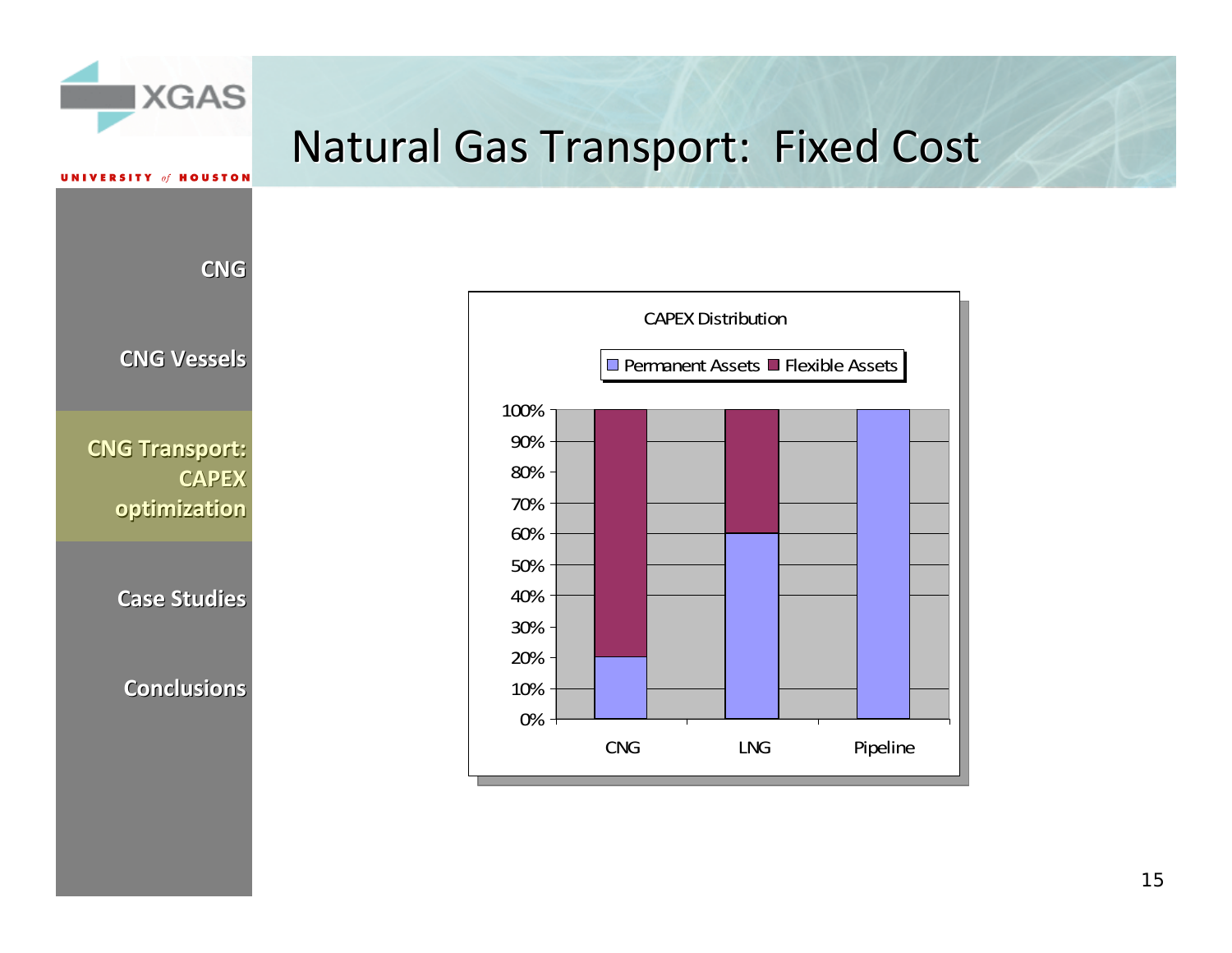

### CNG Distribution Patterns: Logistics Matter!

**CNG**

 $of$  **HOUSTON** 

**CNG Vessels Vessels**

**CNG Transport: Transport: CAPEX optimization optimization**

**Case Studies Studies**

**Conclusions Conclusions**

### $\bullet$ Hub-and-Spoke • Milk-Run



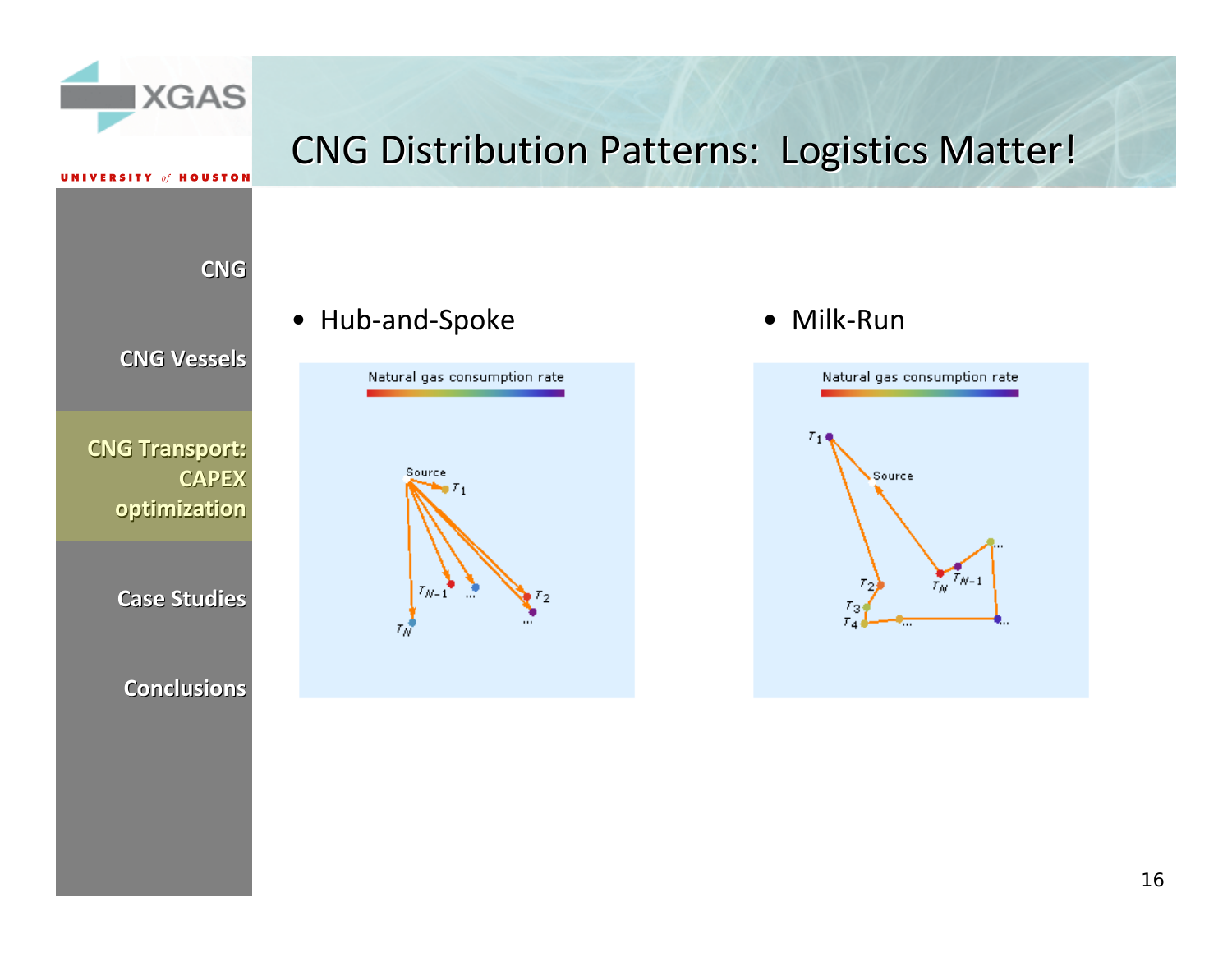### **CNG Distribution**



**CNG Vessels Vessels**

**CNG**

**UNIVERSITY of HOUSTON** 

SA.

**CNG Transport: Transport: CAPEX optimization optimization**

**Case Studies Studies**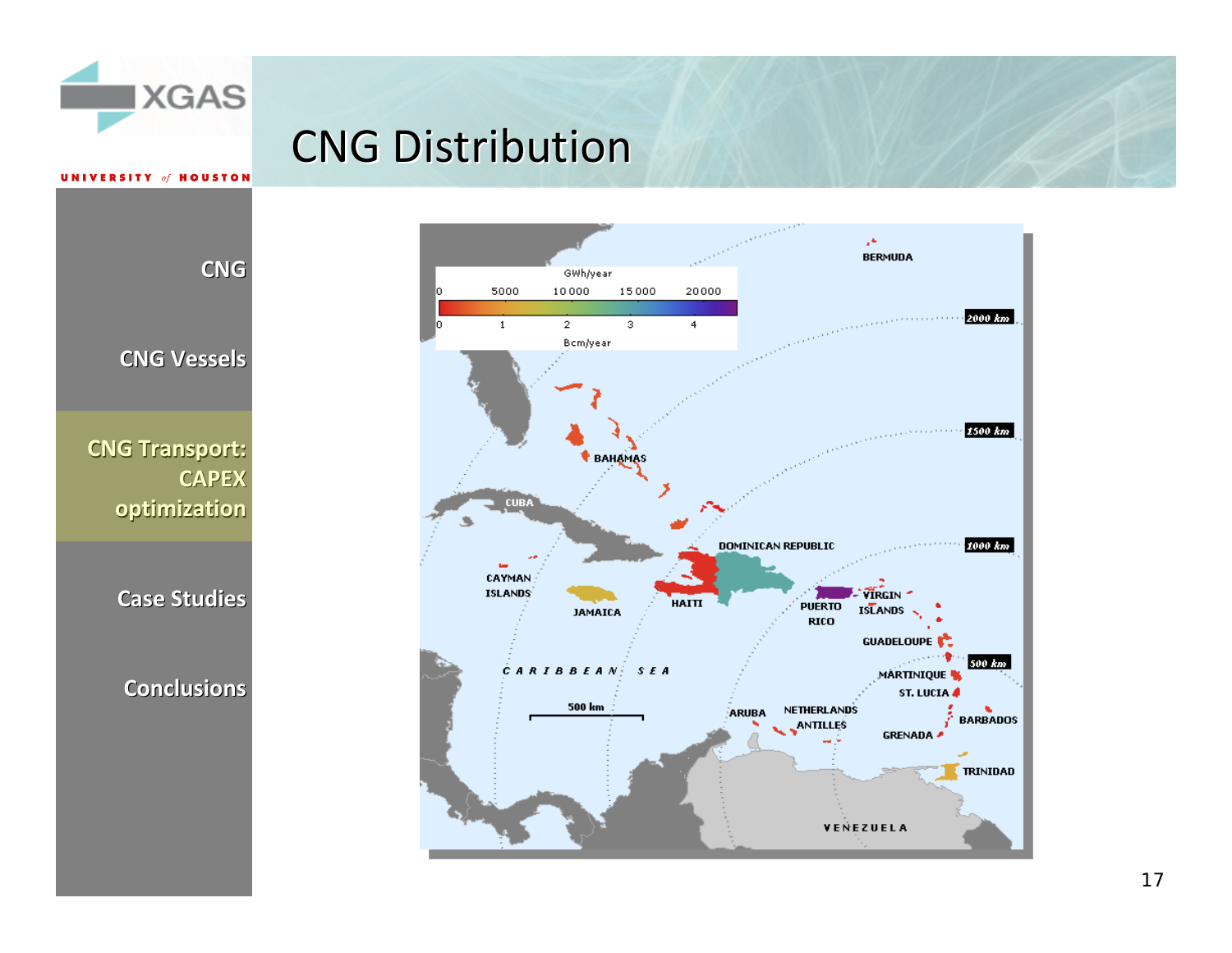

**CNG Transport: Transport: optimization optimization**

**Case Studies Studies**

**Conclusions Conclusions**

5

6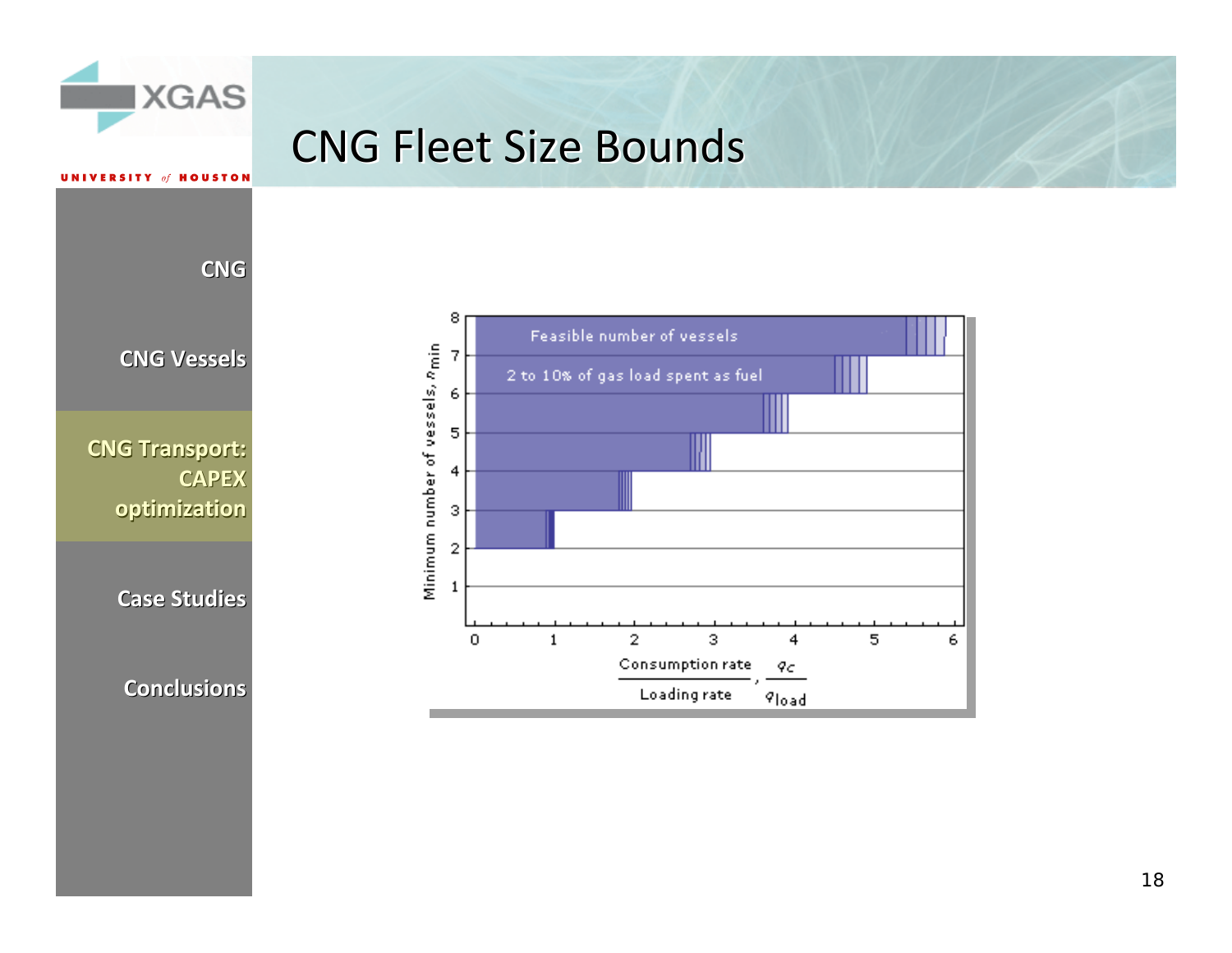### CNG Distribution in the Caribbean

SA.

**RSITY of HOUSTON** 

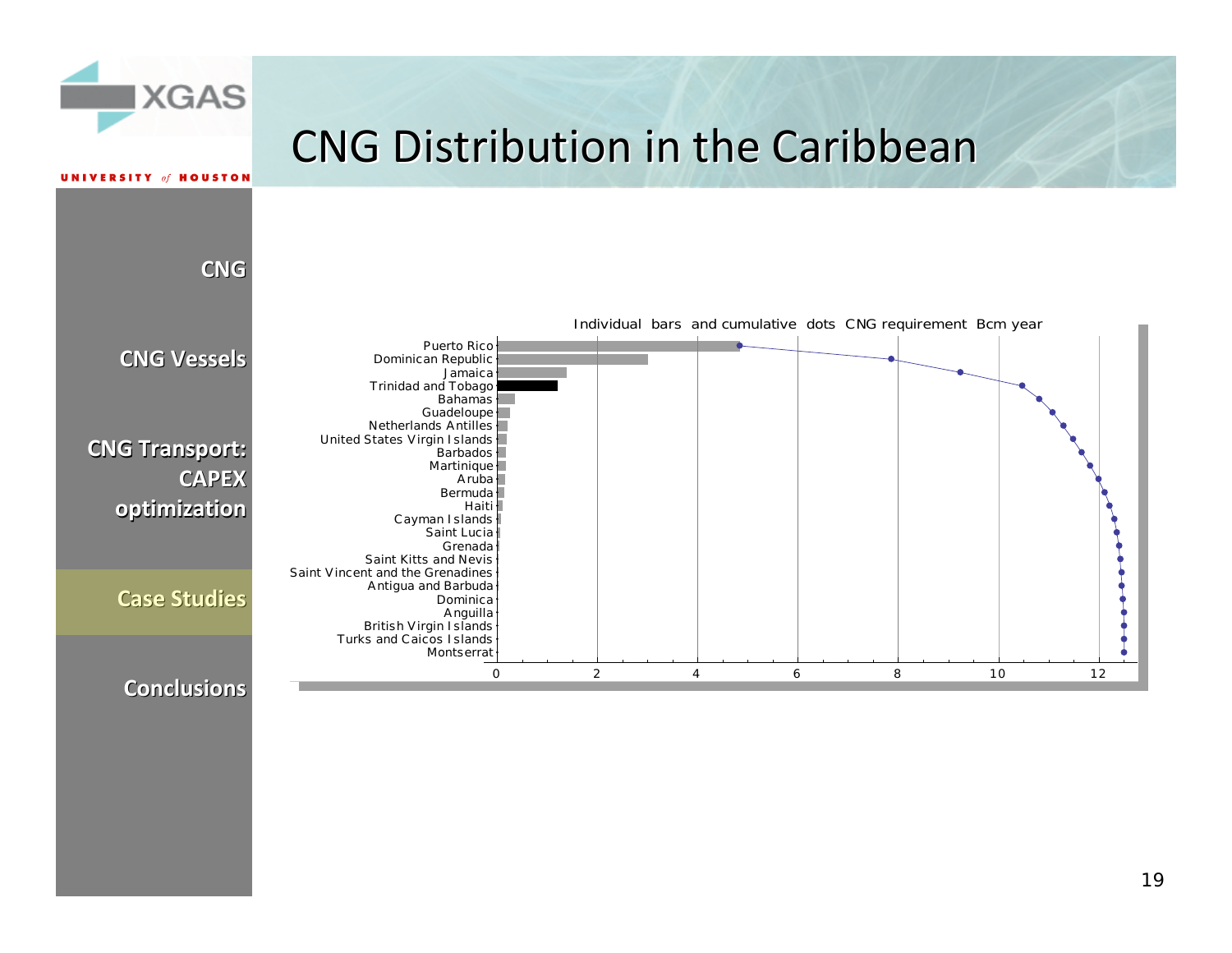### CNG Distribution in the Caribbean: The Big 4



**CNG**

**HOUSTON** 

SA.

**CNG Vessels Vessels**

**CNG Transport: Transport: CAPEX optimization optimization**

**Case Studies Studies**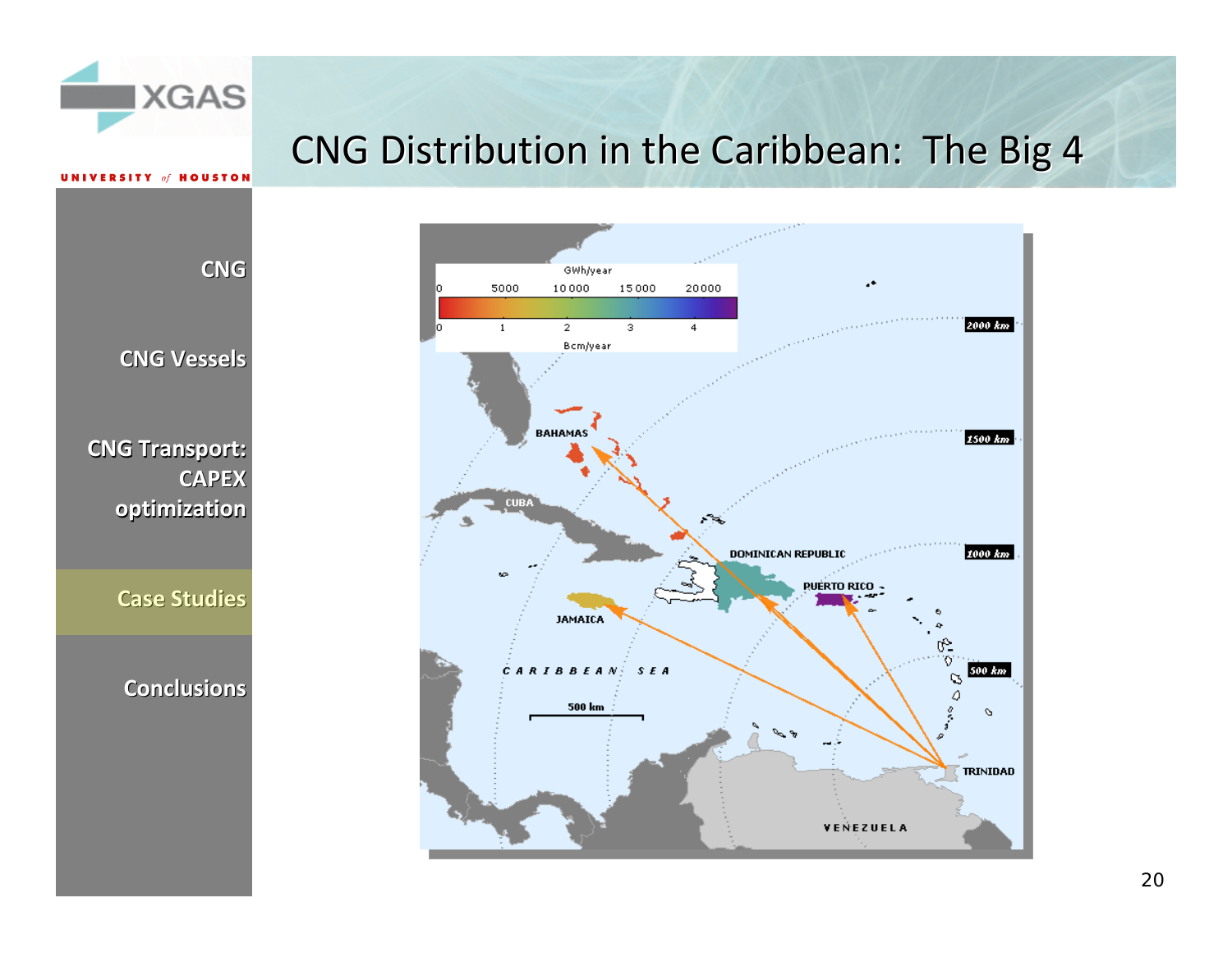

**VERSITY** of **HOUSTON** 

### CNG to the Big 4: Fleet Capacity

**CNG**

**CNG Vessels Vessels**

**CNG Transport: Transport: CAPEXoptimization optimization**

**Case Studies Studies**







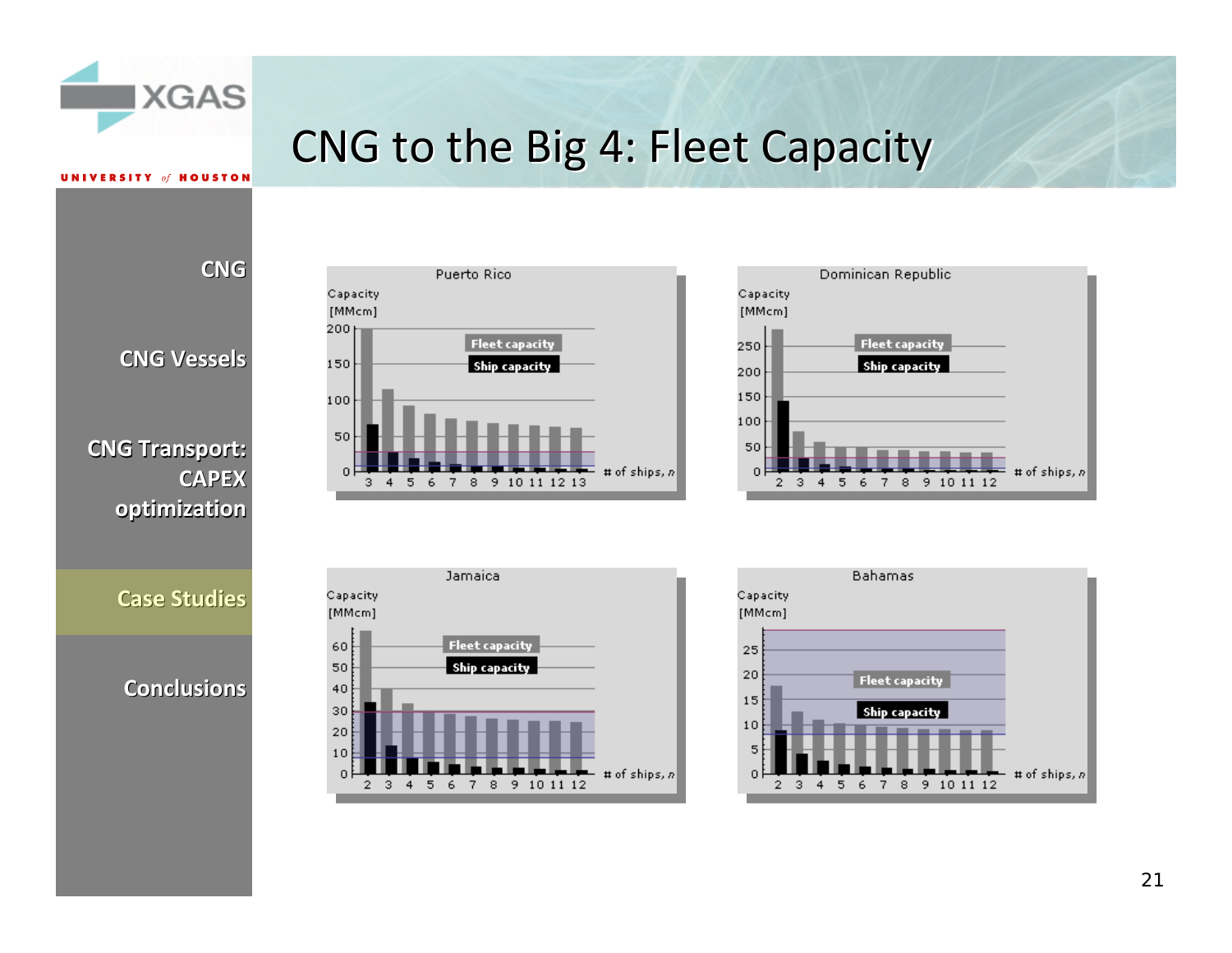

**UNIVERSITY of HOUSTON** 

### CNG to the Big 4: Travel Time

**CNG**

**CNG Vessels Vessels**

**CNG Transport: Transport: CAPEX optimization optimization**

**Case Studies Studies**







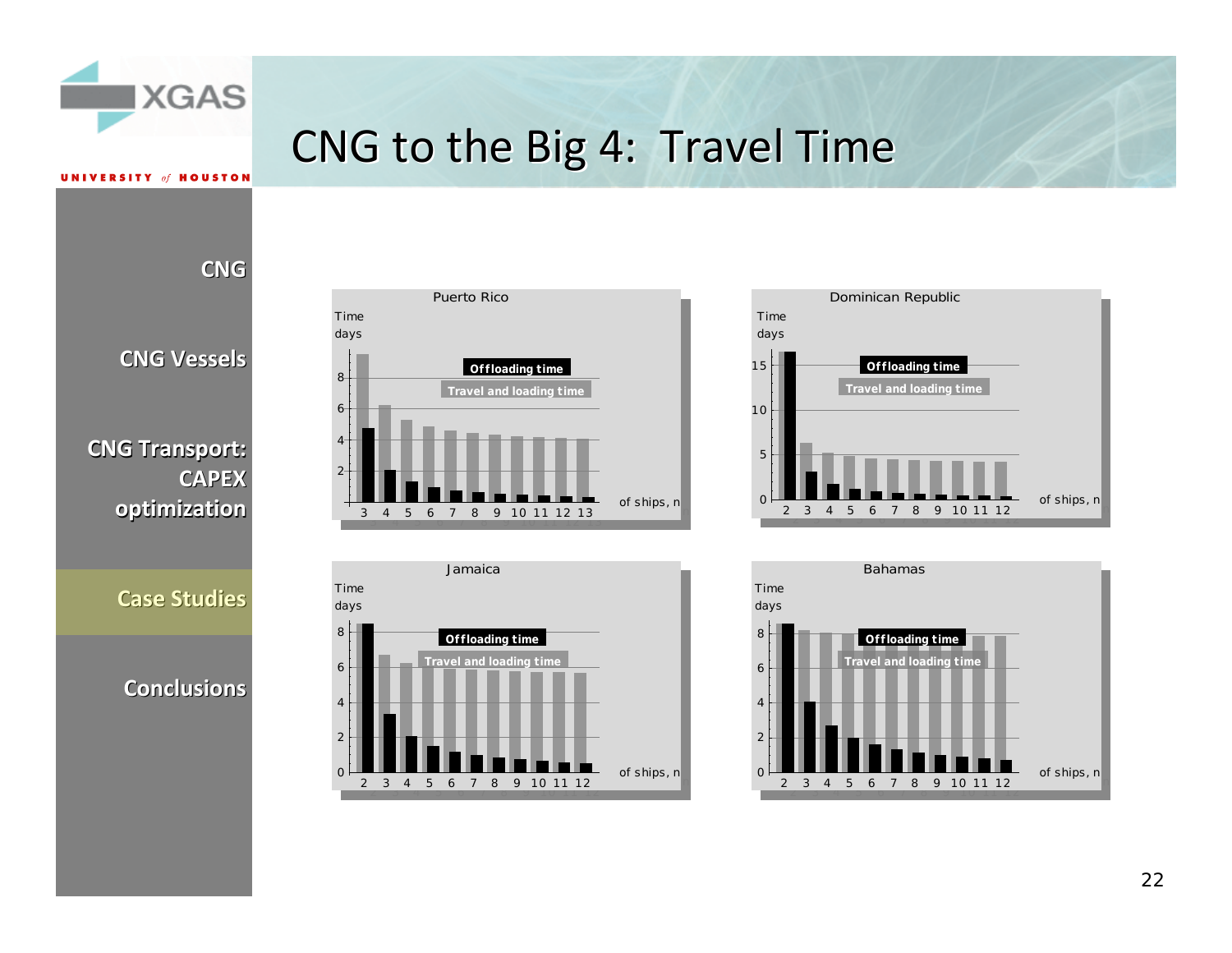

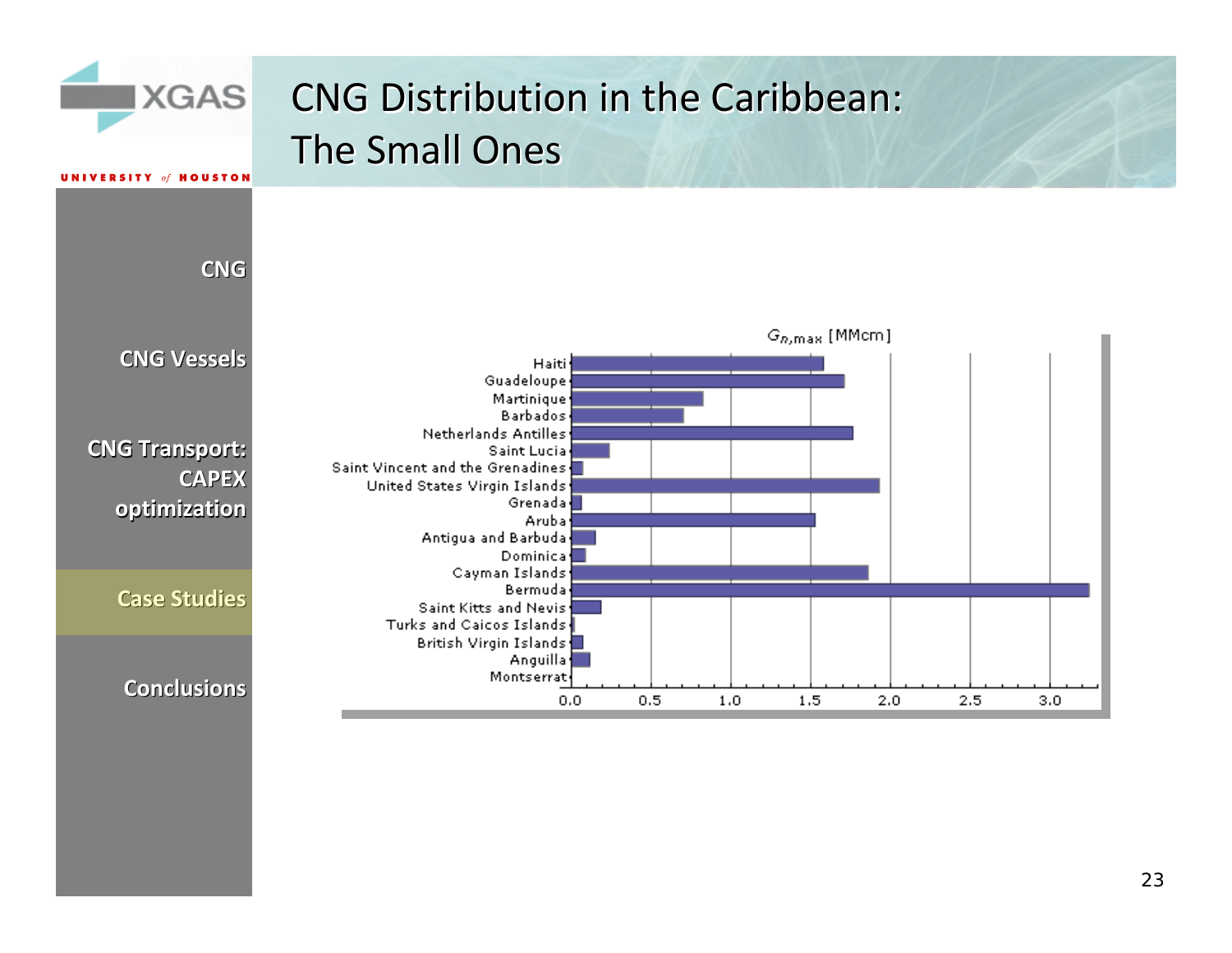### CNG to the Small Ones: Itinerary



**CNG**

SA.

**CNG Vessels Vessels**

**UNIVERSITY of HOUSTON** 

**CNG Transport: Transport: CAPEX optimization optimization**

**Case Studies Studies**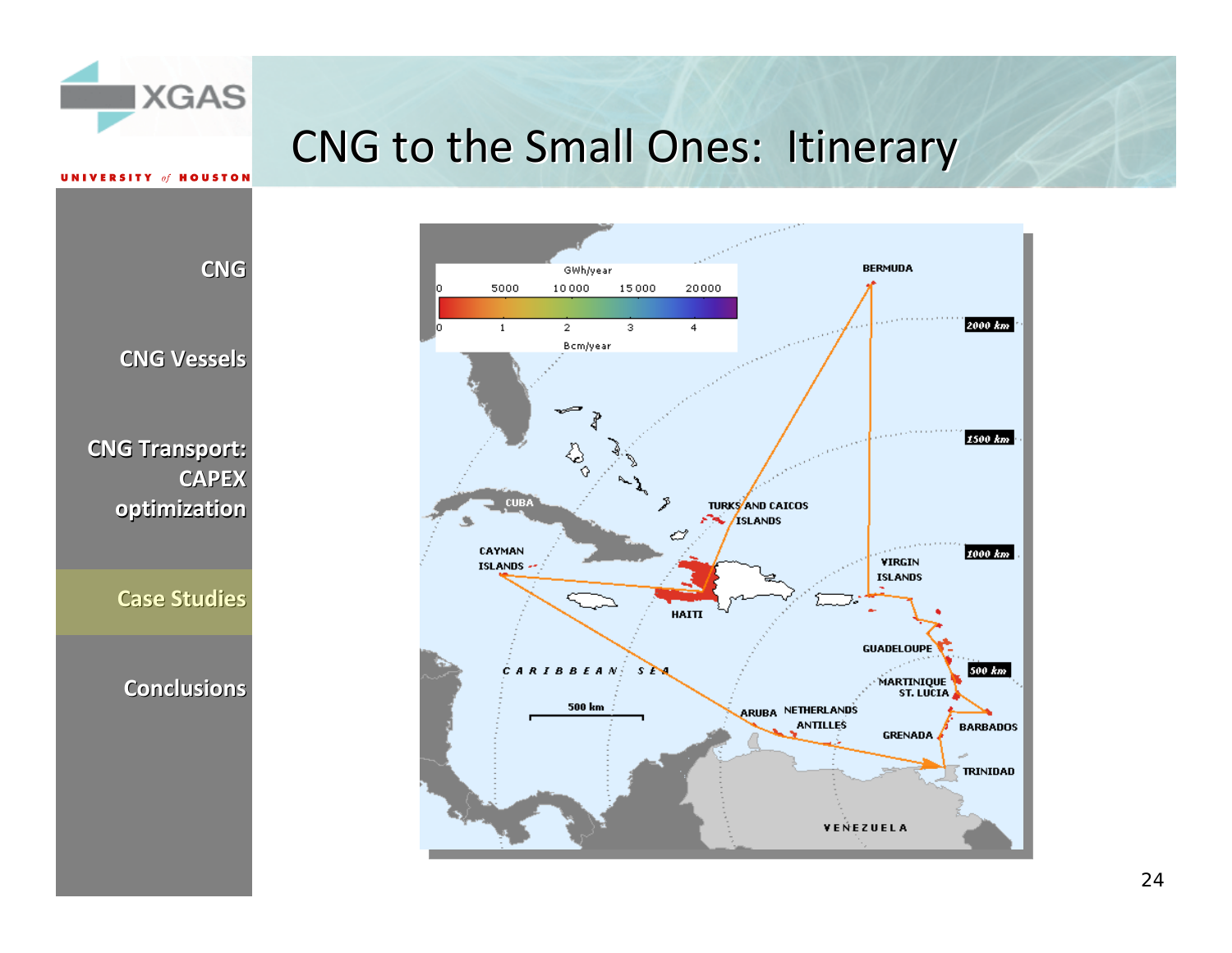

**UNIVERSITY** of **HOUSTON** 

### CNG to the Small Ones: Fleet Capacity

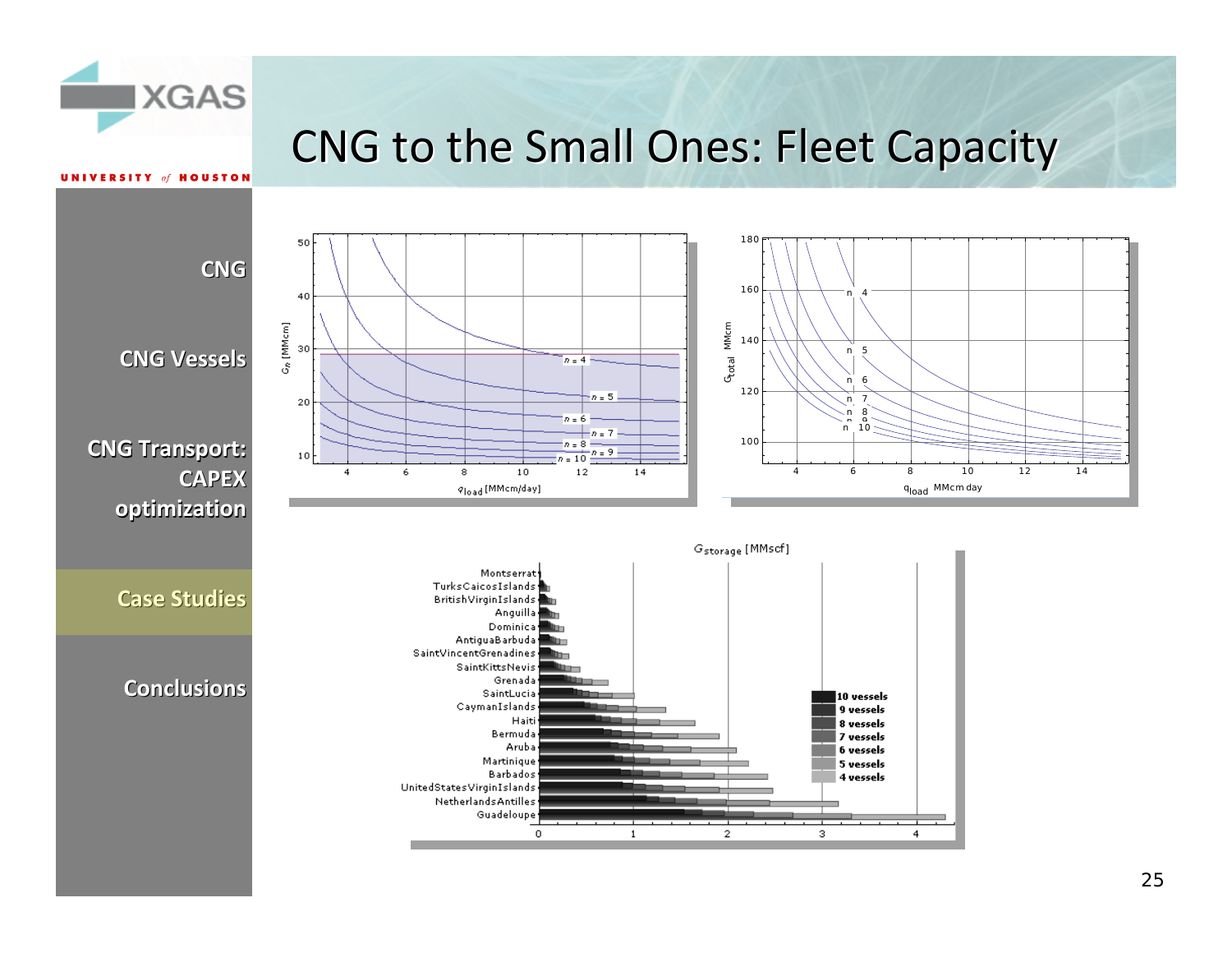### CNG to the Small Ones: Reduced Itinerary

ingeren i **BERMUDA** GWh/year ä. 5000 10000 15000 20000 en er er en en en en en an 2000 km  $\mathbf{1}$  $\overline{2}$  $\overline{3}$  $\overline{4}$ Bcm/year 1500 km ू **CUBA TURKS AND CAICOS**  $F^{\text{max}}$  ISLANDS c CAYMAN 1000 km **VIRGIN**  $ISLANDS -$ **ISLANDS** НАІТІ **GUADELOUPE** CARIBBEAN SEA 500 km MARTINIQUE 500 km ARUBA NETHERLANDS **ANTILLES BARBADOS GRENADA TRINIDAD** VENEZUELA

**CNG**

SA.

 $of$  **HOUSTON** 

**CNG Vessels Vessels**

**CNG Transport: Transport: CAPEX optimization optimization**

**Case Studies Studies**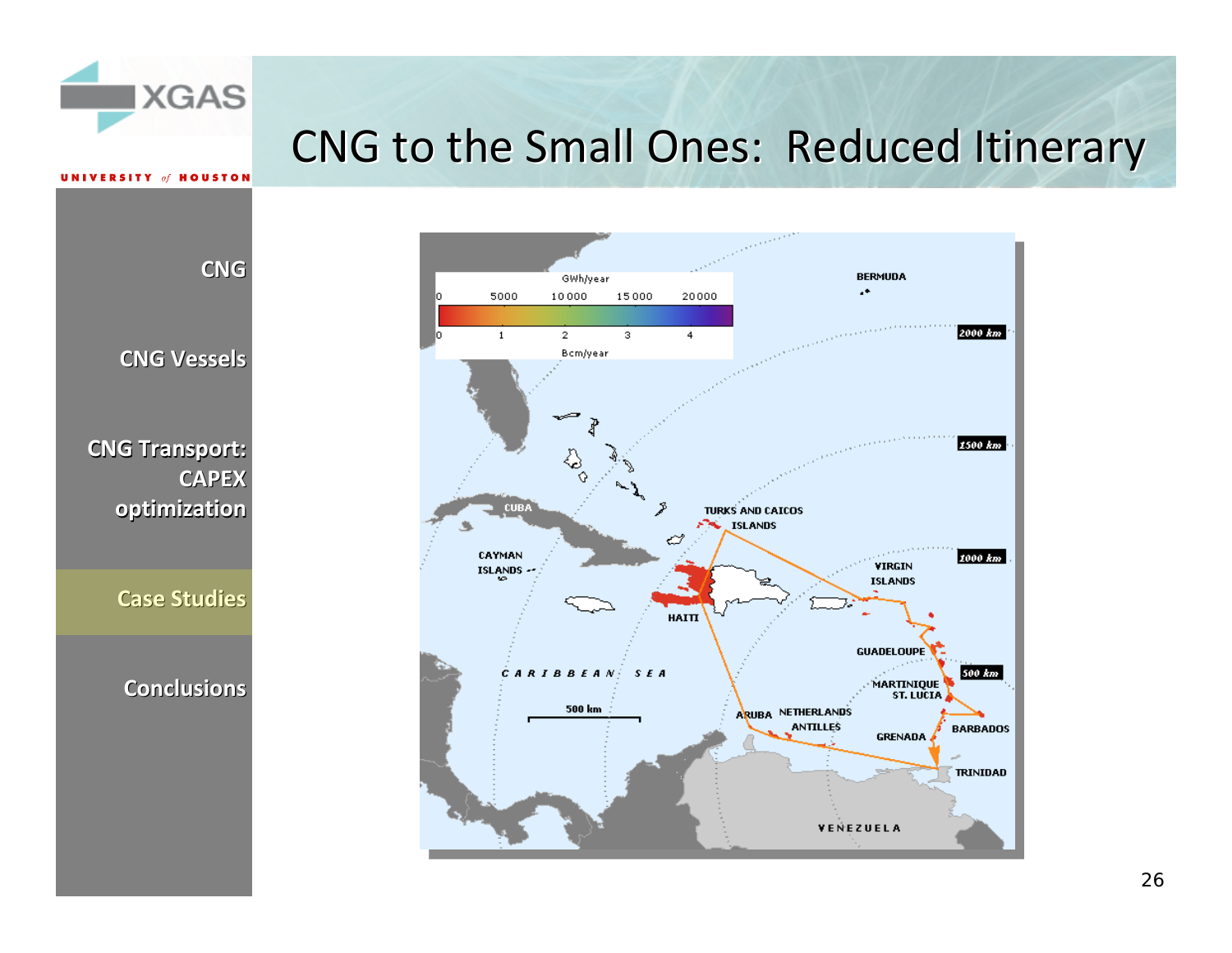### CNG to the Small Ones: Fleet Capacity for Reduced Itinerary

SA.

**UNIVERSITY** of **HOUSTON** 

80**CNG** 20 *n* 470  $G_{\mathcal{D}}$  [MMcm] *G*tota l MMcm 5*n***CNG Vessels Vessels**  $n = 4 -$ 60 *n* 6 $10$  $\frac{1}{2}n = 5$   $\Box$ n 7  $\circ$ 50-6 n 9<br>n 10 *nn* $n = 7$ .<br>n = 8 **CNG Transport: Transport:** 5  $n = 9$  $= 10$  $\overline{4}$ 6 8 10  $12$ 4 6 8 10 12 **CAPEX**  $\bar{q}_{\mathsf{load}}$  [MMcm/day] *q*load MMcm day **optimization optimization** Gstorage [MMscf] Montserrat TurksCaicosIslands **Case Studies StudiesBritishVirginIslands** Anguilla Dominica AntiguaBarbuda SaintVincentGrenadines SaintKittsNevis 10 vessels **Conclusions Conclusions** Grenada 9 vessels SaintLucia 8 vessels Haiti 7 vessels Aruba **6** vessels Martinique 5 vessels Barbados 4 vessels UnitedStatesVirginIslands NetherlandsAntilles Guadeloupe  $0.5$  $1,5$  $0,0$  $1.0$  $2,0$